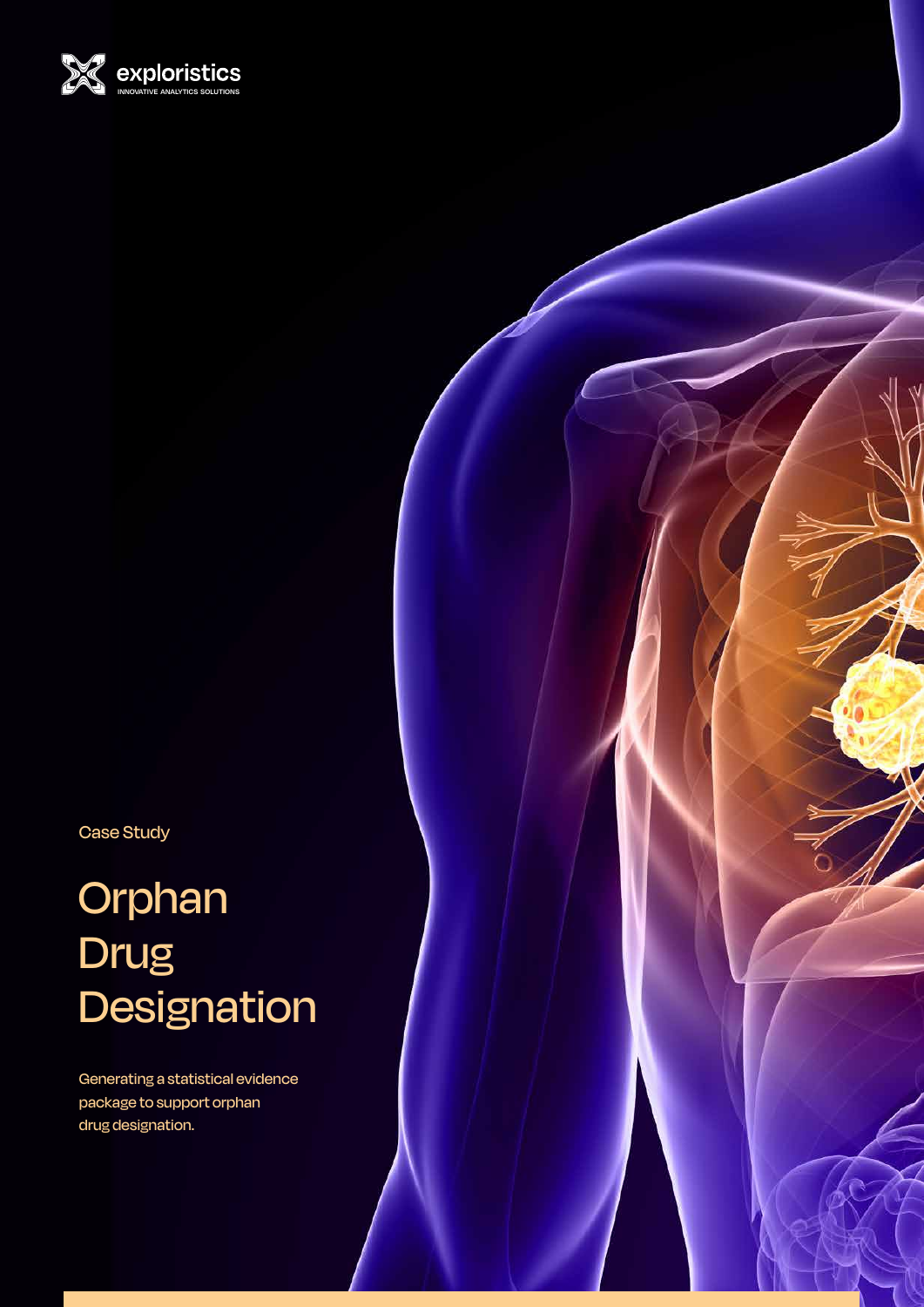## Orphan Drug Designation

Generating a statistical evidence package to support orphan drug designation.

#### **The Challenge**

Idiopathic Pulmonary Fibrosis (IPF) is a debilitating condition in which breathing becomes increasingly difficult due to chronic lung scarring (**Figure 1**). A privately held biotechnology company focused on the development of novel treatments for fibrosis and cancer sought orphan drug designation from both the EMA (European Medicines



Agency) and FDA (U.S. Food and Drug Administration) for a new investigative agent as a candidate IPF treatment. **Figure 1.** Scarring of lung alveoli obstructs breathing in IPF.

The investigative agent had shown a significant reduction in chitinase-like protein YKL-40, a serum biomarker in diseases with fibrosis, inflammation and tissue remodeling, as well as other biomarkers relevant to IPF in its first-in-human clinical study in IPF patients after 14 days of treatment. No changes in YKL-40 were reported in a study of patients being treated with the current approved treatments pirfenidone and nintedanib, alone or in combination.

To qualify for orphan drug designation both the investigative agent and clinical condition needed to meet criteria specified by each regulatory agency. In the EU, a rare or orphan disease must have a prevalence of no more than 50 per 100,000 person-years, while in the US it must affect fewer than 200,000 people in the total population.

#### **The Approach**

To show that IPF met both the EMA and FDA definitions of an orphan disease and that therefore the investigative

agent was a candidate orphan drug, an extensive systematic literature review was carried out to identify publications containing IPF prevalence data which were used to create separate US and EU datasets. For each regulatory jurisdiction, a dataset was generated containing the prevalence rate, number of IPF cases, total populationyears, and subgroup details (age category, gender, calendar year) per publication. These datasets were then used to examine the:

exploristics.com/case-st

- $\bullet$  time periods over which the publications collected data
- $\bullet$  overall prevalence rate in each age category by gender
- $\bigoplus$  overall prevalence rate at each calendar year by publication

For the US data, prevalence was found to differ in the different age categories and some publications examined restricted population age groups such as 50 years and over, 65 years and over, or 18-64 years. Therefore, to obtain an overall prevalence rate accounting for age by year and use all of the available data, the data from each publication was sorted into two age categories: individuals under 50 years and individuals 50 years and over. A regression line of best fit was then fitted to the data (Prevalence per 100,000 = intercept + slope x year) so an estimate of the prevalence rate in each age category could be extrapolated for later years. With population figures taken from latest available US census data (2018) for the two chosen age categories and the prevalence rate for each age category obtained from the regression line, it was possible to estimate the total number of IPF cases in 2018.

The Company was "very pleased" to receive orphan drug designation (ODD) in both the US and EU. The EMA cited clinically relevant biomarker data as a justification for the ODD designation. The data presented provided evidence of a "clinically relevant advantage" over existing treatments, offering the potential to "address a significant unmet medical need.

**BioTech**, CEO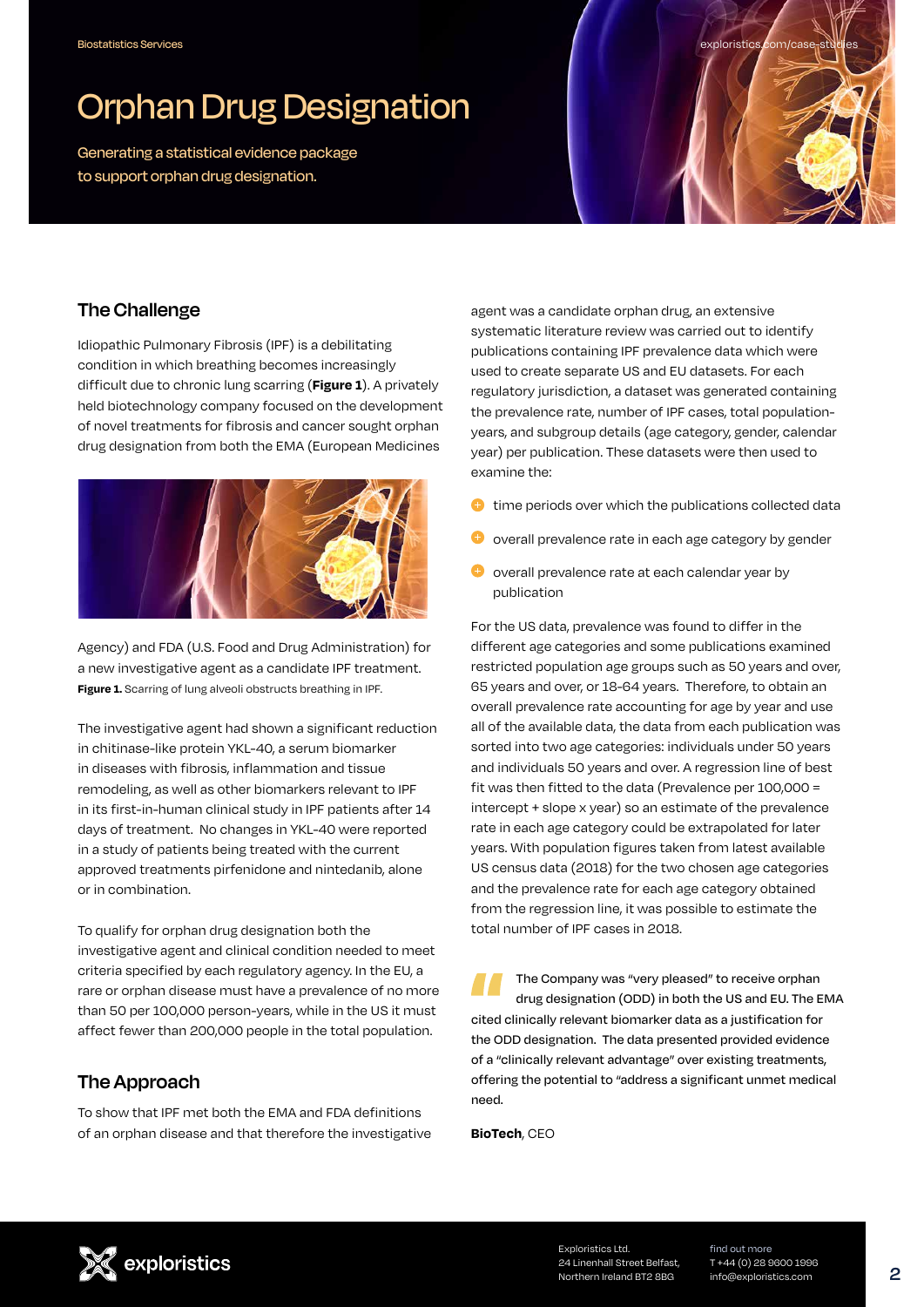### **Orphan Drug Designation**

#### **The Results**

For the US data, the analysis determined that the:

- **estimated number of people with IPF under 50 years was 14669.24.**
- estimated number of people with **IPF 50 years and over was 110154.46.**
- **e** estimated total number of people with **IPF in 2018 was 124,824 (95% CI: 124,131-125,5160).**
- **•** prevalence rate for IPF in the US in 2018 was **38.2 per 100,000 (95% CI: 37.9 38.4).**

#### **The Impact**

As according to the FDA an orphan disease must affect no more than 200,000 people in the total population, which was 327 167 439 in the U.S. in 2018, the prevalence of IPF must be less than 61 per 100,000 people.

- **The calculated US prevalence rate of 38.2 per 100,000 for IPF met FDA criteria for orphan disease status and consequently the investigative agent was a candidate orphan drug.**
- **Orphan drug designation was granted for the new agent in the treatment of IPF by the FDA based on this evidence.**
- **Corphan drug designation was granted by the EMA for the new agent in the treatment of IPF based on evidence generated from the EU dataset.**

Exploristics Ltd. 24 Linenhall Street Belfast, Northern Ireland BT2 8BG

find out more T +44 (0) 28 9600 1996 info@exploristics.com

exploristics.com/c